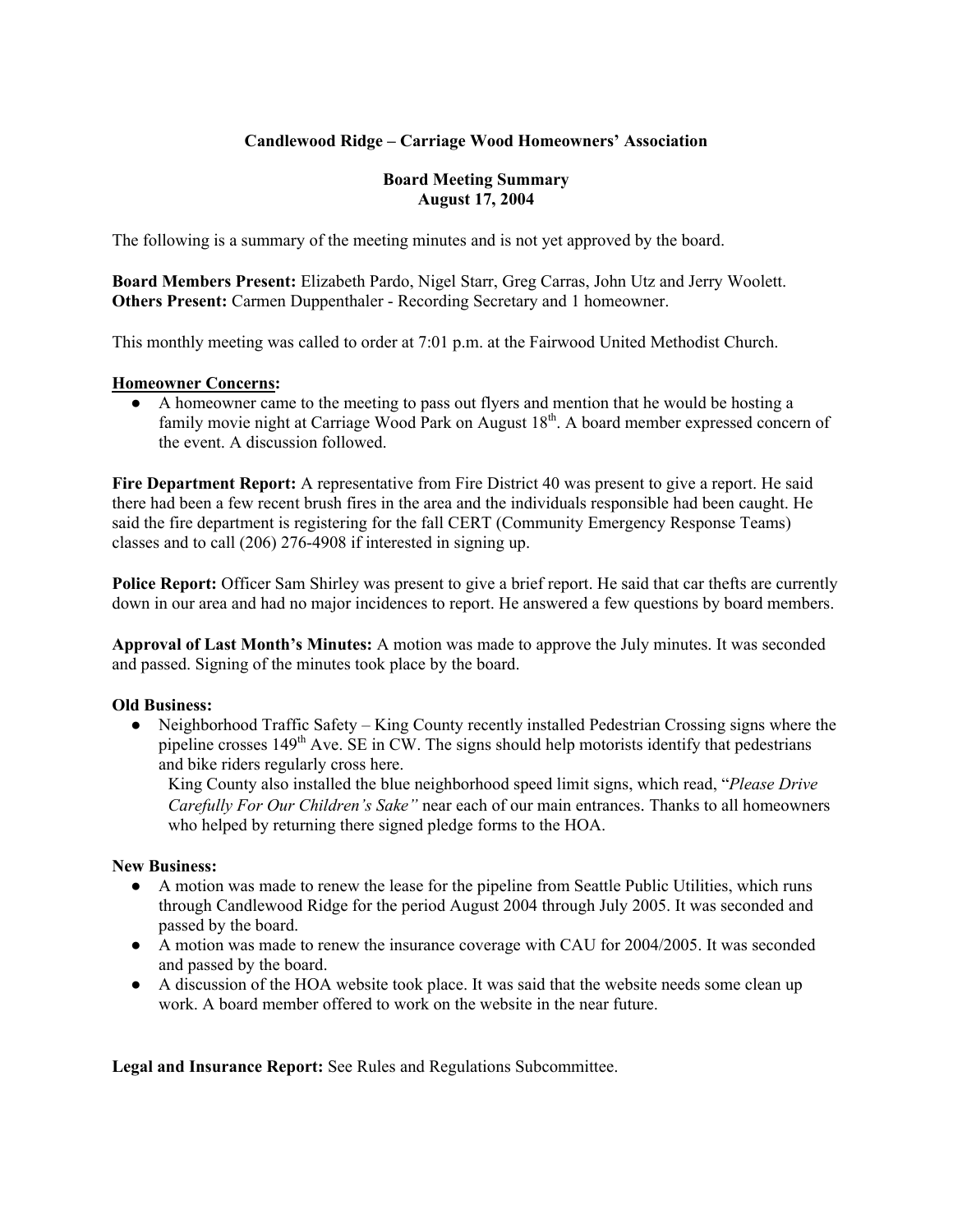## **Common Areas Report:**

The CAM Chairman presented the common area report. He said at the request of the board, water had been turned off at the back of CW Park and the time intervals of the remaining sprinklers have been lessened to conserve water and bring the water bill down.

Graffiti has been etched into the transparent plastic bubble/window of the CW toy. The chairman is looking into having the part replaced.

**Architectural Report:** The ACC chairman gave a report. He commented that it had been a busy month. The committee has received 18 applications since 7/20/04. 7 are pending under review, 1 was not approved due to shed being too tall and 10 approvals (some apps have more than one type of project) as follows:

4 Fences, 2 Roofs, 6 Exterior Paint, 4 decks/landscaping.

**Complaints Negotiations Report:** The complaint chairperson gave a report. A brief discussion followed.

**Treasurer's Report:** The Treasurer was not present to give a report. The July budget comparison report and capital improvement fund report was presented and briefly discussed.

## **Committee Reports:**

Rules  $&$  Regulations Subcommittee – At the board's request, our attorney prepared two new documents for the boards review. The documents are as follows:

- 1. Vehicles parking and storage of vehicles/RV's
- 2. Animals

An initial discussion took place concerning both documents. It was decided that both documents need revision and will be further discussed at next month's meeting.

The Welcoming Committee – Delivered 6 "Welcome To The Neighborhood" packets to new homeowners last month. If you are new to the neighborhood and would like an HOA information packet, contact Carmen at (425) 277-4280.

The Candlewood Ridge Park Path Subcommittee – Due to funding issues, the committee contacted Plano Bros. to review the bid and divide it into a two-part project as follows:

- 1. To be completed this year Approx. 4900 sq. ft. of existing walkways removed. (This is everything but the north/south section which runs through the wetlands parallel to the sidewalk on the east side of the park.) Cut and removal of current asphalt and tree roots. Installation of border and grade fabric. Grade with 4" of crushed rock and pave with 2" of asphalt.
- 2. To be completed next summer Rest of path, approx. 3000 sq. ft. This is the north/south section of path running through the wetlands.

A motion was made to move forward with the Plano Bros. bid for part "A". The board passed the motion.

Block Watch Committee - our neighborhood has a block watch program to discourage crime in our area. This effective program has neighbors working together to prevent crime by watching out for each other's homes and property, and by promptly reporting unusual incidents to the police. Volunteers for block watch captains are needed. Please contact the HOA if interested in participating in this committee at (425) 227-4227.

**Special Topics:** Web and Email address: Email - crcwhoa@hotmail.com